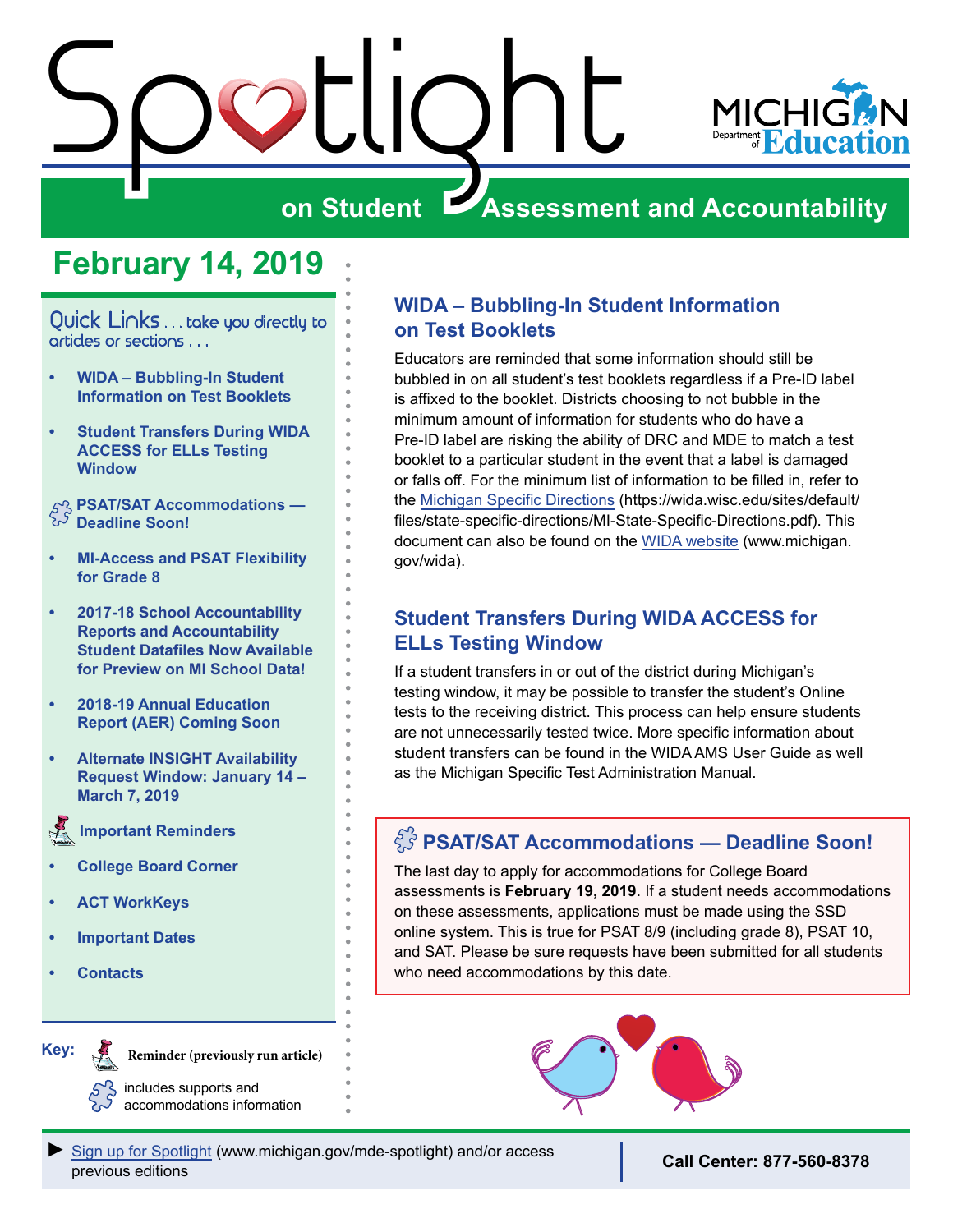## <span id="page-1-0"></span>**MI-Access and PSAT Flexibility for Grade 8**

PSAT 8/9 for students in grade 8 will be administered this Spring 2019. MDE allows for flexibility for Individualized Education Program (IEP) teams to allow students to participate in both MI-Access and PSAT in different content areas, with one specific limitation. The ELA and mathematics assessments may NOT be separated between the assessments. The ELA and mathematics tests are designed to be paired together within that assessment and not divided across the two. It is important for the IEP to document the selection of the assessment taken.

Information and training opportunities regarding who should take the alternate assessment can be found on the [MI-Access web page](https://www.michigan.gov/mde/0,1607,7-140-22709_28463---,00.html) (www.michigan.gov/mi-access).

### **2017-18 School Accountability Reports and Accountability Student Datafiles Now Available for Preview on MI School Data!**

Embargoed 2017-18 school accountability reports and accountability student datafiles for the Michigan School Index System are now available for preview to authorized users of [MI School Data](https://www.mischooldata.org/) (www.mischooldata.org). Schools have been provided a two-week window, closing Friday, **February 22, 2019 at 5 PM**, to preview school accountability results and submit perceived issues. Accountability results will be publicly released on MI School Data shortly after the preview window closes. Accountability results are embargoed and not to be shared with unauthorized individuals until results are available publicly on MI School Data.

Authorized users of MI School Data are now able to download accountability student datafiles, submit issues, and view aggregate, school-level accountability reports for the 2017-18 Michigan School Index System.

To get started, including instructions on obtaining access to School Index reports in MI School Data, please review the [2017-18 Resource Toolkit](https://www.michigan.gov/documents/mde/Accountability_Preview_Window_Resource_Toolkit_615468_7.pdf) (https://www.michigan. gov/documents/mde/Accountability\_Preview\_Window\_ Resource\_Toolkit\_615468\_7.pdf) for the Michigan School Index Preview Window.

Additional supporting materials are described and linked in the Toolkit. These resources are also available on the [MDE](https://www.michigan.gov/mde/0,4615,7-140-81376_59490---,00.html)  [Accountability webpage](https://www.michigan.gov/mde/0,4615,7-140-81376_59490---,00.html) (www.mi.gov/mde-accountability) under the "Resources for Educators" section.

## **2018-19 Annual Education Report (AER) Coming Soon**

The Michigan Department of Education (MDE) is finalizing the data and materials for schools to use in publishing their Annual Education Report (AER). It is anticipated that 2017- 18 AER data and materials necessary for the creation of 2017-18 AERs will be available in preview for schools next week on the [MI School Data website](https://www.mischooldata.org/) (www.MISchoolData. org). Please note that the report information, cover letter templates, and combined report data currently located on the Annual Education Report section at MI School Data. org have not yet been updated to reflect the materials to be used for the 2018-19 school year AERs. MDE will be providing these materials and additional AER information when the 2018-19 AER is available in preview next week.

## **Alternate INSIGHT Availability Request Window: January 14 – March 7, 2019**

Schools that hold regular instructional hours after 4:00 PM, Monday-Friday and who plan to schedule M-STEP or MI-Access test sessions that extend beyond that time will need to submit an Alternate INSIGHT Availability request in order to have access to the testing software after 4:00 PM. Assessment Coordinators can complete [this request](https://baameap.wufoo.com/forms/alternate-insight-availability-request-zsjan7c1lla3h2/) [survey](https://baameap.wufoo.com/forms/alternate-insight-availability-request-zsjan7c1lla3h2/) (https://baameap.wufoo.com/forms/alternateinsight-availability-request-zsjan7c1lla3h2/). The request survey is also available on the [M-STEP web page](https://www.michigan.gov/mde/0,4615,7-140-22709_70117---,00.html) (https:// www.michigan.gov/

mde/0,4615,7-140-22709\_70117---,00.html) under the **What's New** and **Current Assessment Administration** sections.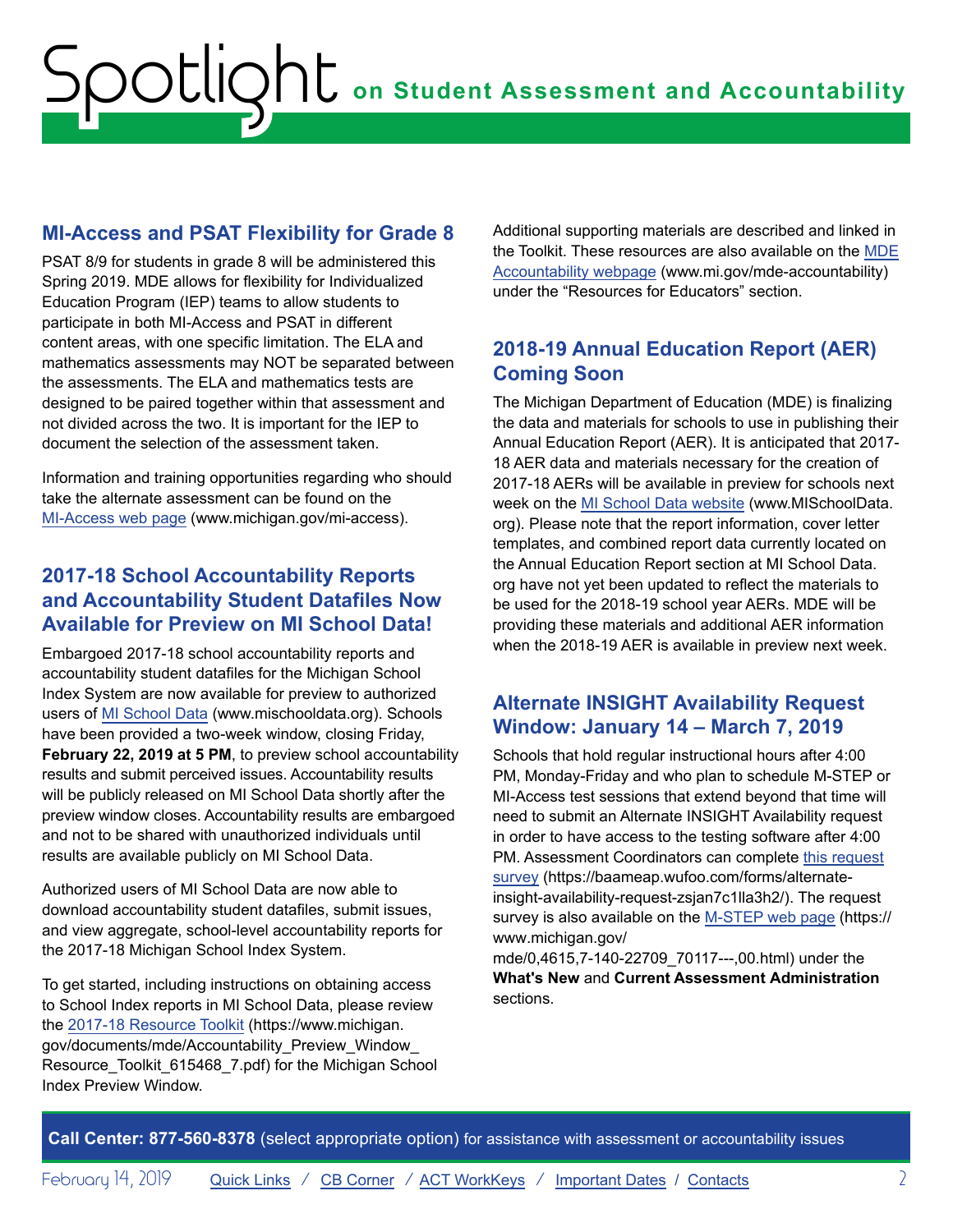# <span id="page-2-0"></span>**E. Important Reminders**

Click on the icon to access the New **Assessment Coordinator Training Guide** or go to any assessment web page and look for the icon.



# <span id="page-2-1"></span>College Board Corner

 *Information on SAT*™*, PSAT 8/9*™*, and PSAT10*™ *provided by the College Board*

### **Questions about Spring PSAT 8/9, PSAT 10, or SAT?**

- call the Michigan Educator Hotline: 866-870-3127 (select Option 1)
- email [michiganadministratorsupport@](mailto:michiganadministratorsupport%40collegeboard.org?subject=) [collegeboard.org](mailto:michiganadministratorsupport%40collegeboard.org?subject=)

#### **Services for Students with Disabilities (SSD) Coordinator**

All requests for accommodations must go through the College Board SSD Online system. This is true even if an SSD coordinator is identified in the Educational Entity Master (EEM). The College Board uses the EEM to gather contact information for communications. Any SSD coordinator who will be submitting accommodation requests will need access to the SSD Online to do so. Directions on obtaining access:

- 1. Find the school's AI code on the **Test Center Participation** page of the [OEAA Secure Site](http://www.michigan.gov/oeaa-secure) (www.michigan.gov/oeaa-secure). You will need the AI code for the SSD Coordinator Form.
- 2. Fill out and fax the [SSD Coordinator form](http://www.collegeboard.org/pdf/ssd/ssd-coordinator.pdf) (www. collegeboard.org/pdf/ssd/ssd-coordinator.pdf) to 866-360-0114.
- 3. The SSD coordinator will receive an email with an access code to gain access to SSD Online within a few days of faxing the form.
- 4. If an SSD coordinator already has access from previous years, they do not need to fill out another form.

If your school does not yet have an SSD Coordinator with access to SSD Online, submit the request form as soon as possible to get access to the system. The deadline to request accommodations is **February 19, 2019**.

*(Continued on next page)*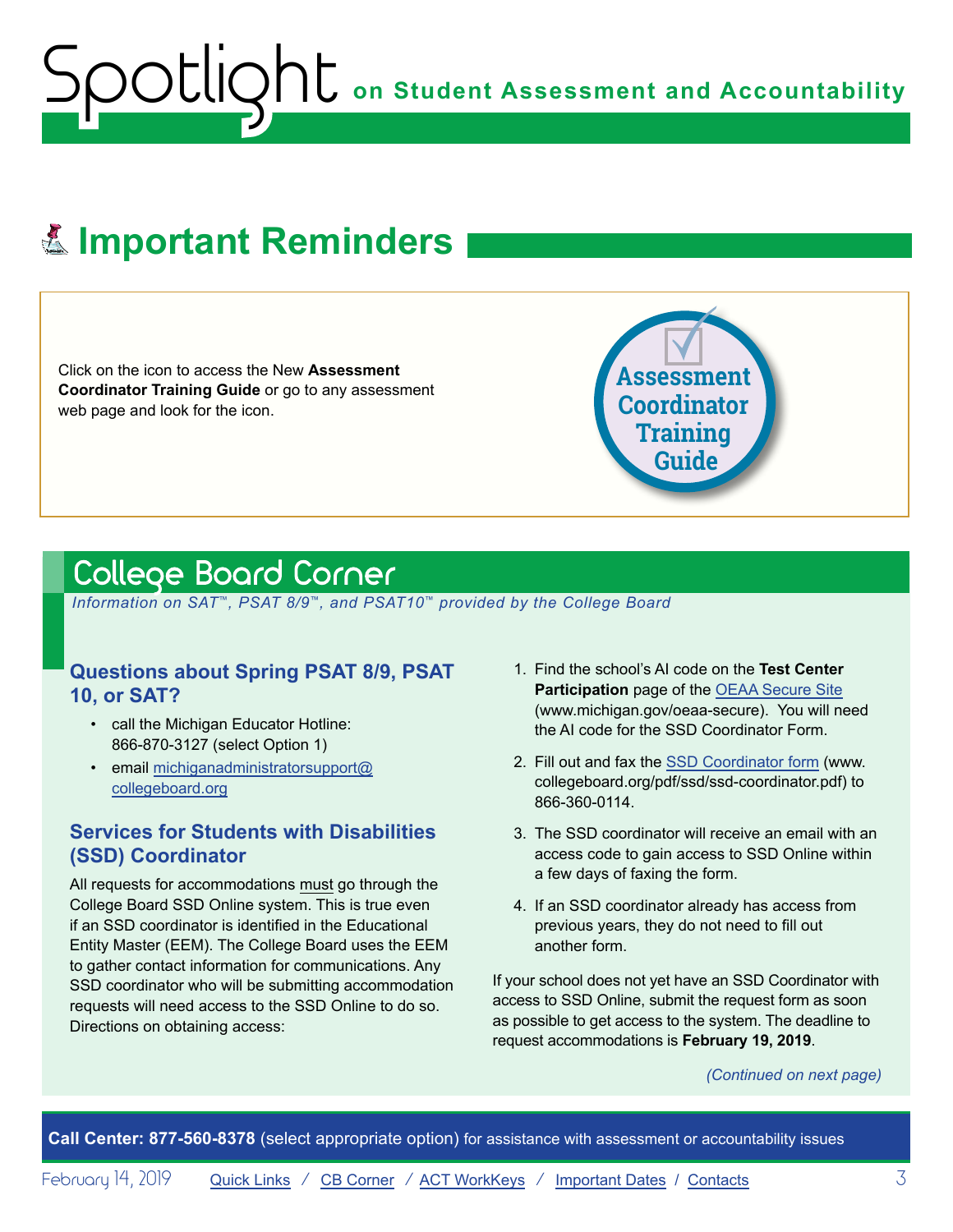## **Testing Tips Webinar**

A live webinar to assist SAT with Essay, PSAT 10, and PSAT 8/9 coordinators, with helpful hints for planning for an effective pre-administration session and test day, will be held on **March 28, 2019 from 3:00-4:00 PM**. If you cannot attend the live presentation, it will be recorded and available on the [MME web page](https://www.michigan.gov/mde/0,1607,7-140-22709_35150---,00.html) (www.michigan. gov/mme) and the [Michigan College Board Website](http://www.collegeboard.org/michigan) (www.collegeboard.org/michigan) at a later date.

[Click here to register](http://www.tinyurl.com/2019MITestingTips) (www.tinyurl.com/2019MITestingTips)

#### **Nonstandard Administration Report**

The Nonstandard Administration Report (NAR) is the roster of students approved for accommodations and English Learner 50% extended time. It should be printed from [SSD Online](http://www.collegeboard.org/ssdonline) (www.collegeboard.org/ssdonline) by the SSD coordinator; this will help with room and material planning. It will be available approximately four weeks prior to test day.

### **Coordinator Planning Kits Arriving Next Week**

Coordinator planning kits will begin to be shipped the week of February 18, 2019. The kits contain a sample set of Michigan testing manuals and sample forms for early review by the test coordinator. The full set of testing manuals to support your school will arrive the week of March 18, 2019. There is a separate kit for PSAT 8/9, for PSAT 10, and SAT with Essay. If you are a school that is administering both PSAT 8/9 to 8th grade and 9th grade, you will receive one kit for each grade although the contents will be the same.

### **Coming Soon**

- Mandatory coordinator training will be available the week of **February 25, 2019**
- Pre-administration and test materials arrive the week of **March 18, 2019**
- Additional material order window opens in the OEAA Secure Site on **March 20, 2019**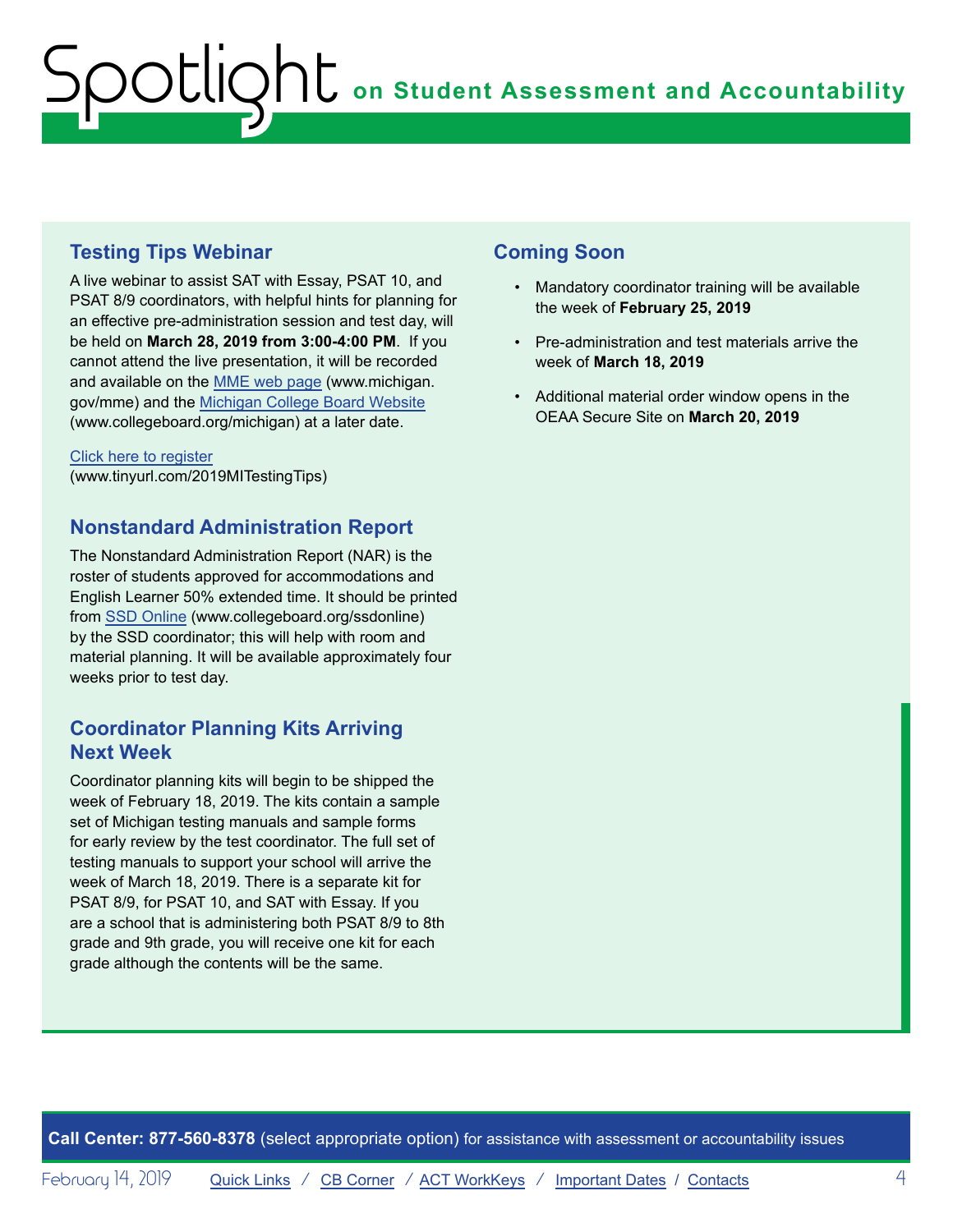<span id="page-4-0"></span>

Information on ACT WorkKeys<sup>®</sup> provided by the ACT<sup>®</sup>.

## **ACT WorkKeys Q&A Sessions**

ACT hosted a Question and Answer webinar on February 5, 2019. The recording of the session is now available for on-demand viewing at the [registration](https://event.on24.com/wcc/r/1865112/04230801349FDEAB24CD65D4FB2104BD)  [link](https://event.on24.com/wcc/r/1865112/04230801349FDEAB24CD65D4FB2104BD) (https://event.on24.com/wcc/r/1865112/0423080 1349FDEAB24CD65D4FB2104BD). This link is also posted on the [ACT hosted website](http://www.act.org/stateanddistrict/michigan) (http://www.act.org/ stateanddistrict/michigan) on the **WorkKeys on Paper** page, in the **Preparation** stage under **Train Your Staff**.

ACT will host a second optional Workkeys Question and Answer webinar on **Tuesday, March 19, 2019** from **3:30-4:30 PM ET**. You must [register for the session](https://event.on24.com/wcc/r/1865113/9AB75EE59E7C30D14F6B8B094D9374CF) (https://event.on24.com/wcc/r/1865113/9AB75EE59E7C 30D14F6B8B094D9374CF). For those unable to attend, the recording will be available for on-demand viewing at the registration link about an hour after the session ends. This link is also posted on the [ACT hosted website](http://www.act.org/stateanddistrict/michigan) (http://www.act.org/ stateanddistrict/michigan) on the **WorkKeys on Paper** page, in the **Preparation** stage under **Train Your Staff**.

For all upcoming events and deadlines, be sure to reference the following documents:

- [ACT WorkKeys Schedule of Events,](http://www.act.org/content/dam/act/unsecured/documents/ScheduleofEventsWorkKeys-MI.pdf) posted on the [ACT state testing website](http://www.act.org/stateanddistrict/michigan) (http://www.act.org/ stateanddistrict/michigan) on the **WorkKeys on Paper** page.
- [MME and PSAT List of Important Dates](https://www.michigan.gov/documents/mde/MME_List_of_Important_Dates_634790_7.pdf), found on the [MME web page](www.michigan.gov/mme) (www.michigan.gov/mme) under **General information**.

## **Contacting ACT**

If you have questions, you may:

- 1. contact ACT via the [Contact Us web page](http://www.act.org/aap/state/contact.html) ([www.act.org/aap/state/contact.html\)](www.act.org/aap/state/contact.html)
- 2. call ACT at 800-553-6244, 9:30 AM 6:00 PM ET
	- standard time: ext. 2800
	- accommodations: ext. 1788
- 3. email accommodations questions to [ACTStateAccoms@act.org](mailto:ACTStateAccoms%40act.org?subject=)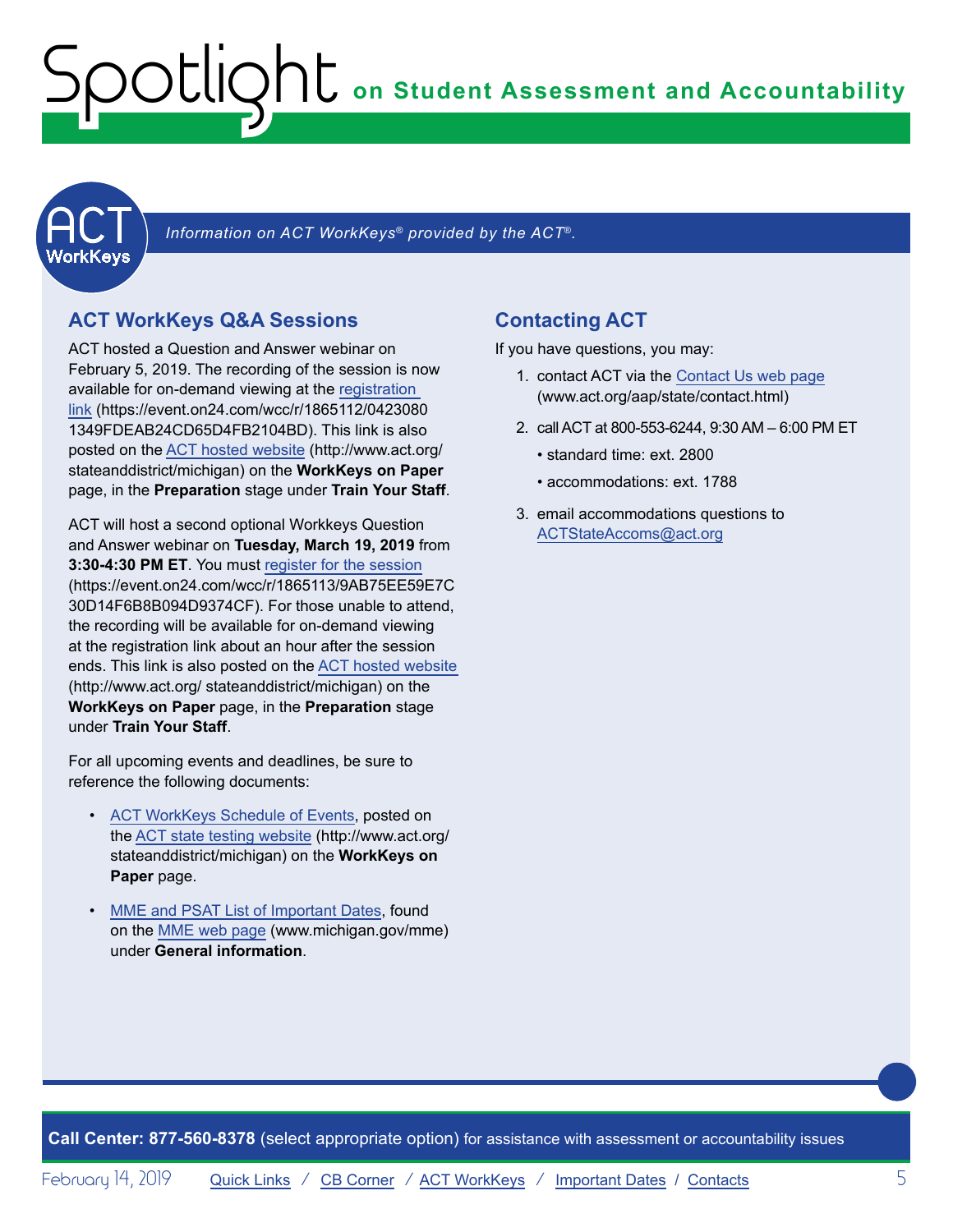# <span id="page-5-1"></span><span id="page-5-0"></span>**Important Dates**

# **Approaching Deadlines!**

#### **February 19, 2019:**

- Window to apply for state-allowed accommodations for **SAT with Essay**, **PSAT 10**, **PSAT 8/9 CLOSES**
- Window to identify English Learners for 50% extended time for **SAT with Essay**, **PSAT 10**, and **PSAT 8/9 CLOSES**
- **DEADLINE** to apply for College Board-approved accommodations and state-allowed accommodations for **SAT with Essay**, **PSAT 10**, and **PSAT 8/9**

# **February**

# **Early Literacy and Mathematics, M-STEP, and MI-Access**

#### **Now – February 25, 2019:**

• Pre-ID and Online Test Sessions in the OEAA Secure Site for **M-STEP** and **MI-Access**

#### **Now – March 7, 2019:**

• Alternate INSIGHT Availability requests for schools with regular instructional hours after 4:00 PM that plan to schedule **M-STEP** or **MI-Access** test sessions to extend beyond 4:00 PM. [Submit request](https://baameap.wufoo.com/forms/alternate-insight-availability-request-zsjan7c1lla3h2/) (https://baameap.wufoo.com/forms/alternate-insightavailability-request-zsjan7c1lla3h2/).

#### **Now – May 24, 2019:**

• Off-Site Test Administration request window for individual students, such as homebound or students expelled with services, for **M-STEP, MI-Access,**  and **Early Literacy and Mathematics Benchmark Assessments**

# **WIDA**

#### **Now – March 22, 2019:**

• Off-Site Test Administration request window for individual students, such as homebound or students expelled with services, for **WIDA**

#### **Now – March 22, 2019:**

• Window for Test Setup in **WIDA** AMS

# **ACT WorkKeys**

#### **Now – April 19, 2019:**

• Off-Site Test Administration request window for individual students, such as homebound or students expelled with services, for **ACT WorkKeys**

# **Early Literacy and Mathematics**

#### **Now – February 25, 2019:**

• Pre-ID and Online Test Sessions in the OEAA Secure Site for **Spring Early Literacy and Mathematics Benchmark Assessments**

## **WIDA**

#### **Now – March 22, 2019:**

• **WIDA ACCESS for ELLs** and **WIDA Alternate ACCESS for ELLs** Test Administration Window

# **SAT and PSAT**

#### **February 26, 2019:**

• Mandatory coordinator training is available for **SAT with Essay**, **PSAT 10**, and **PSAT 8/9**

#### *(Continued on next page)*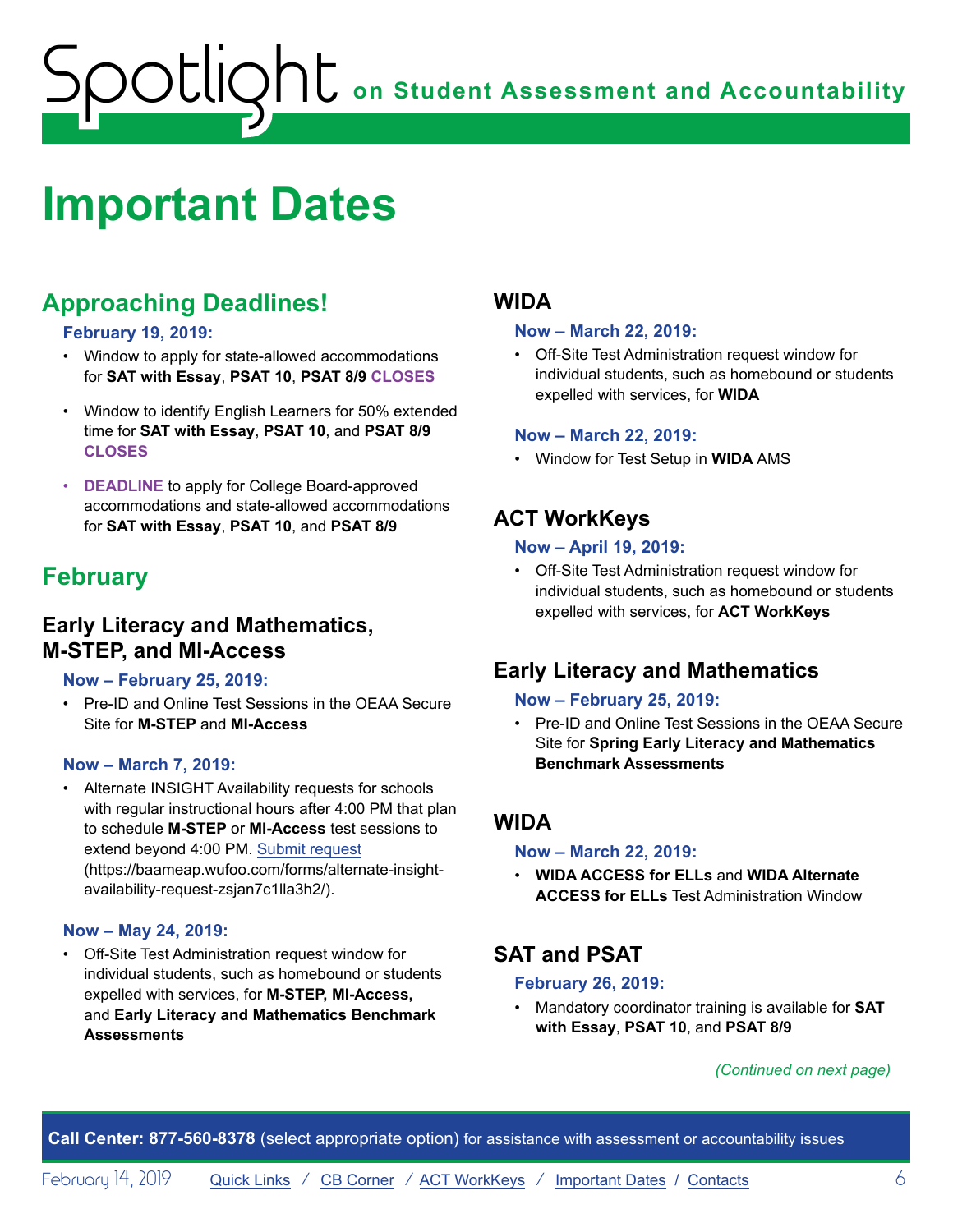# **March 2019**

## **M-STEP, MI-Access, and Early Literacy and Mathematics**

#### **March 5, 2019 from 10:00–11:00 AM**

- **M-STEP** District and Building Coordinator Training for Online Testing Webinar: Click to Join (presentations will be availabe prior to training)
- Meeting number: 283 759 317
- Meeting password: Spring2019

#### **March 6, 2019 from 10:00–11:00 AM**

- **MI-Access** District and Building Coordinator Training for Online Testing Webinar: Click to Join (presentations will be availabe prior to training)
- Meeting number: 288 641 391
- Meeting password: Spring2019

#### **March 7, 2019 from 10:00–11:00 AM**

• **Early Literacy and Mathematics** District and Building Coordinator Training for Online Testing Webinar: Click to Join

(presentations will be availabe prior to training)

- Meeting number: 286 482 841
- Meeting password: Spring2019

# **SAT and PSAT**

#### **March 20, 2019 – March 28, 2019**

• Additional material order window in the OEAA Secure Site for **SAT with Essay**, **PSAT 10**, and **PSAT 8/9** standard test books, answer sheets, and manuals.

# **ACT WorkKeys**

#### **Tuesday, March 19, 2019, 3:30–4:30 PM:**

• **ACT WorkKeys Q&A Webinar #2 –** [Register here](https://event.on24.com/wcc/r/1865113/9AB75EE59E7C30D14F6B8B094D9374CF) (https://event.on24.com/wcc/r/1865113/9AB75EE59E 7C30D14F6B8B094D9374CF)